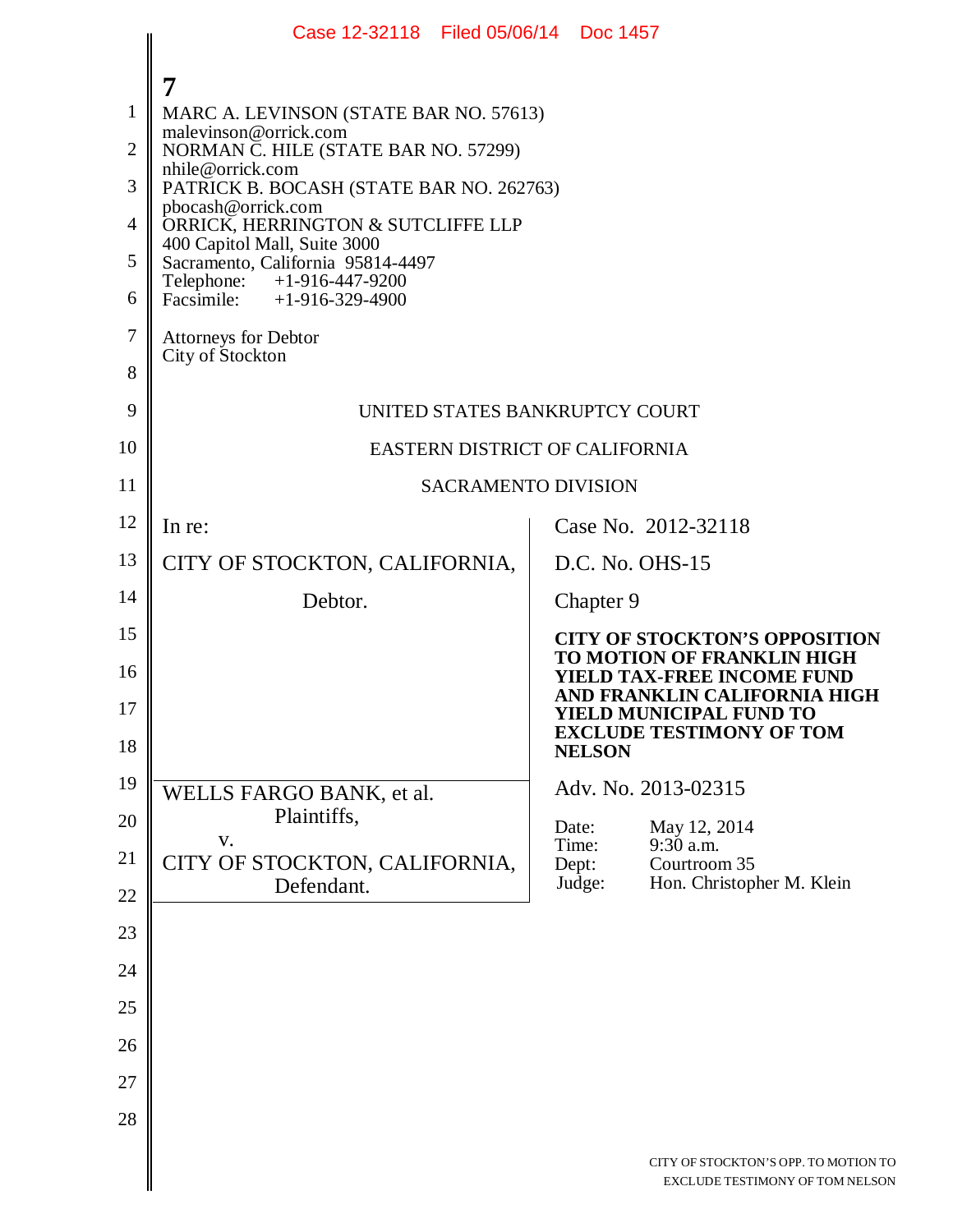## Case 12-32118 Filed 05/06/14 Doc 1457

| $\mathbf{1}$   | Pursuant to paragraph 45 of the Order Governing The Disclosure And Use Of Discovery                                                                                                                                          |  |  |  |  |
|----------------|------------------------------------------------------------------------------------------------------------------------------------------------------------------------------------------------------------------------------|--|--|--|--|
| $\overline{2}$ | Information And Scheduling Dates Related To The Trial In The Adversary Proceeding And Any                                                                                                                                    |  |  |  |  |
| 3              | Evidentiary Hearing Regarding Confirmation Of Proposed Plan Of Adjustment ("Scheduling                                                                                                                                       |  |  |  |  |
| $\overline{4}$ | Order"), as modified by paragraph 17 of the Order Modifying Order Governing The Disclosure                                                                                                                                   |  |  |  |  |
| $\mathfrak{S}$ | And Use Of Discovery Information And Scheduling Dates Related To The Trial In The                                                                                                                                            |  |  |  |  |
| 6              | Adversary Proceeding And Any Evidentiary Hearing Regarding Confirmation Of Proposed Plan                                                                                                                                     |  |  |  |  |
| $\tau$         | Of Adjustment ("Modifying Order") (collectively, the "Orders"), the City of Stockton, California                                                                                                                             |  |  |  |  |
| 8              | ("City") hereby submits the following Opposition to the Motion of Franklin High Yield Tax-Free                                                                                                                               |  |  |  |  |
| 9              | Income Fund And Franklin California High Yield Municipal Fund To Exclude Testimony Of                                                                                                                                        |  |  |  |  |
| 10             | Tom Nelson (the "Exclusion Motion" filed by "Franklin") <sup>1</sup> :                                                                                                                                                       |  |  |  |  |
| 11             | I.<br><b>INTRODUCTION</b>                                                                                                                                                                                                    |  |  |  |  |
| 12             | Franklin's Exclusion Motion improperly seeks to strike the testimony contained in the                                                                                                                                        |  |  |  |  |
| 13             | Direct Testimony Declaration Of Tom Nelson Rebutting Expert Report Of Frederick E. Chin (the                                                                                                                                 |  |  |  |  |
| 14             | "Declaration" of "Nelson"). Nelson is the manager of the Swenson and Van Buskirk golf courses                                                                                                                                |  |  |  |  |
| 15             | and has detailed knowledge of the operation, physical condition, and competitive market of the                                                                                                                               |  |  |  |  |
| 16             | golf courses. The Declaration contains testimony that rebuts and impeaches the expert report of                                                                                                                              |  |  |  |  |
| 17             | Frederick Chin <sup>2</sup> ("Chin") by presenting facts and evidence that the Chin Report fails to                                                                                                                          |  |  |  |  |
| 18             | adequately consider in its valuation of Swenson and Van Buskirk golf courses. As rebuttal and                                                                                                                                |  |  |  |  |
| 19             | impeachment testimony, the Declaration was expressly exempted from all disclosure deadlines in                                                                                                                               |  |  |  |  |
| 20             | the Orders, as agreed to by the parties. As such, this testimony did not have to be disclosed until                                                                                                                          |  |  |  |  |
| 21             | it was presented at trial. Yet Franklin now faults the City for offering this testimony three weeks                                                                                                                          |  |  |  |  |
| 22             | early.                                                                                                                                                                                                                       |  |  |  |  |
| 23             | The Exclusion Motion ignores the obvious nature and purpose of Nelson's testimony and                                                                                                                                        |  |  |  |  |
| 24             | seeks to have it excluded in order to avoid revealing the obvious deficiencies in Chin's testimony                                                                                                                           |  |  |  |  |
| 25             |                                                                                                                                                                                                                              |  |  |  |  |
| 26             | <sup>1</sup> Because the content of the Exclusion Motion mirrors the content of the Motion Of Franklin High Yield Tax-Free                                                                                                   |  |  |  |  |
| 27             | Income Fund And Franklin California High Yield Municipal Fund To Exclude Testimony of Michael Cera ("Cera<br>Exclusion Motion"), the arguments made herein closely mirror the arguments made in the City's Opposition to the |  |  |  |  |

Cera Exclusion Motion, which is being filed concurrently.

<sup>28</sup> <sup>2</sup> Submission By Franklin High Yield Tax-Free Income Fund And Franklin California High Yield Municipal Fund Of Expert Report Of Frederick E. Chin, Ex. 1 (the "Chin Report").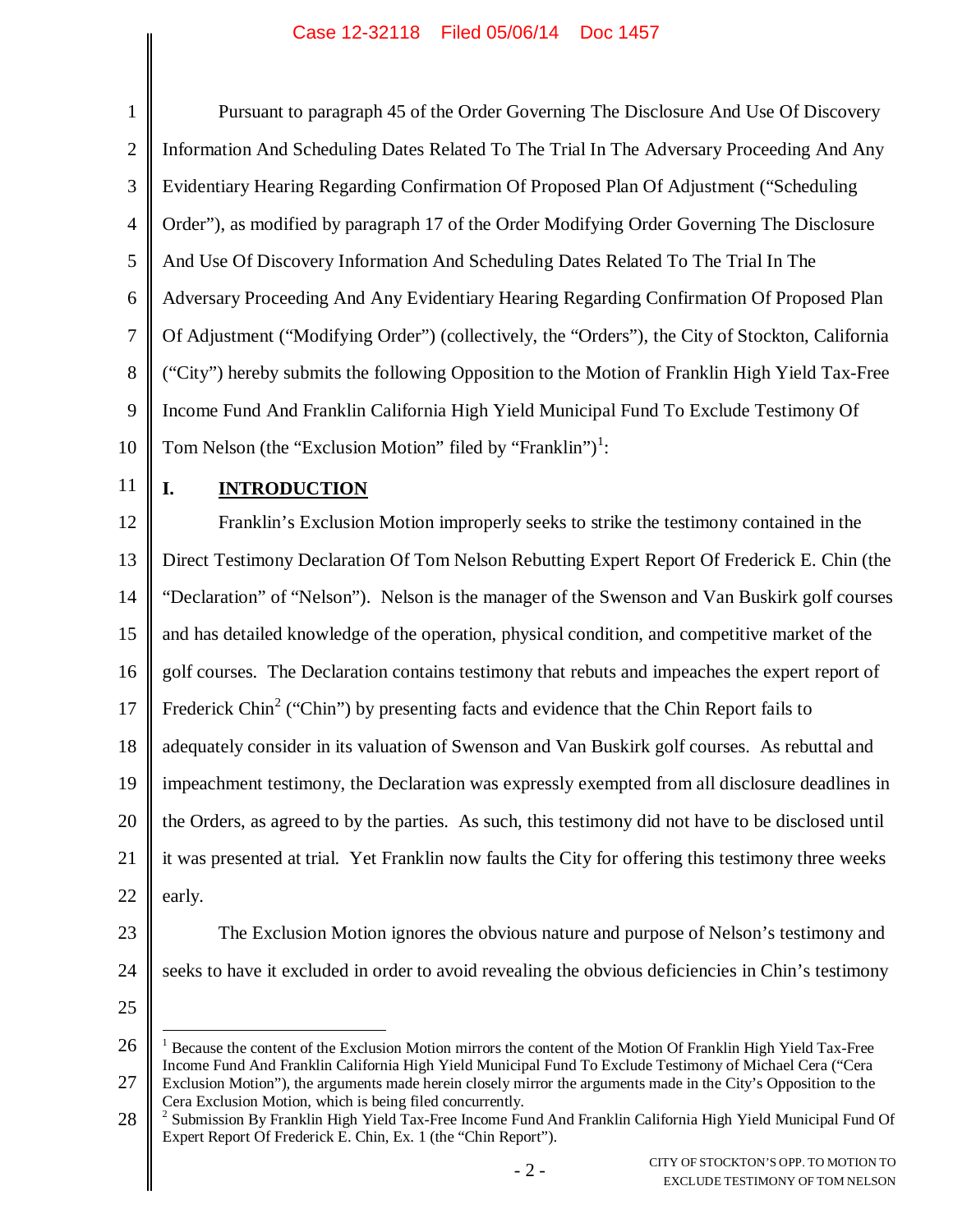#### Case 12-32118 Filed 05/06/14 Doc 1457

1 2 3 and in the Chin Report. But Franklin's arguments are baseless. Nelson's testimony is offered for rebuttal and impeachment purposes, and was submitted entirely in accord with the Orders. The Exclusion Motion should be denied.

- **II. ARGUMENT**
- 5

4

### **A. Nelson's Testimony Is Offered To Rebut And Impeach Chin's Testimony.**

6 7 8 9 10 Nelson's testimony is offered for the specific purpose of rebutting and impeaching Chin's testimony, both as contained in the Chin Report and such testimony as he may offer at trial. Specifically, Nelson's testimony provides probative facts, based on Nelson's personal knowledge, that undermine the methodologies utilized in the Chin Report, as well as Chin's conclusions of value for Swenson and Van Buskirk golf courses.

11 12 13 14 15 16 17 18 19 20 21 22 23 24 25 26 For instance, the Chin Report makes passing reference to "deferred maintenance and upkeep" at both golf courses, but ultimately appears to give these items little to no weight in Chin's final valuation of these properties. *See* Chin Report, at 19 (citing only parking lot resurfacing, bathrooms, and clubhouse). Nelson's testimony provides a detailed list of necessary capital improvements and deferred maintenance at the golf courses, which rebuts Chin's implication that the amount of necessary repairs is minor and can be essentially ignored for valuation purposes. Declaration, ¶¶ 14-18. Similarly, the Chin Report concludes that rates at the golf courses could be easily raised, resulting in an immediate increase in revenue. Chin Report, at 37-38. Nelson's testimony provides a description of the marketplace in which the courses compete that is based on Nelson's personal experience in that market that rebuts this assertion in the Chin Report. Declaration ¶¶ 6-8. Also, the Chin Report repeatedly suggests that the courses could be operated at a profit in the very near future. *See, e.g.*, Chin Report, at 36. Nelson's testimony describes the recent poor financial performance at the courses, including updated actual and projections that directly contradict the outdated projections used by Chin, as well as factors (such as the marketplace and maintenance needs) that will impact profitability going forward. Declaration ¶¶ 9-13.

27 28 All of this testimony is textbook rebuttal and impeachment evidence. Black's Law Dictionary defines rebuttal evidence as "evidence offered to disprove or contradict the evidence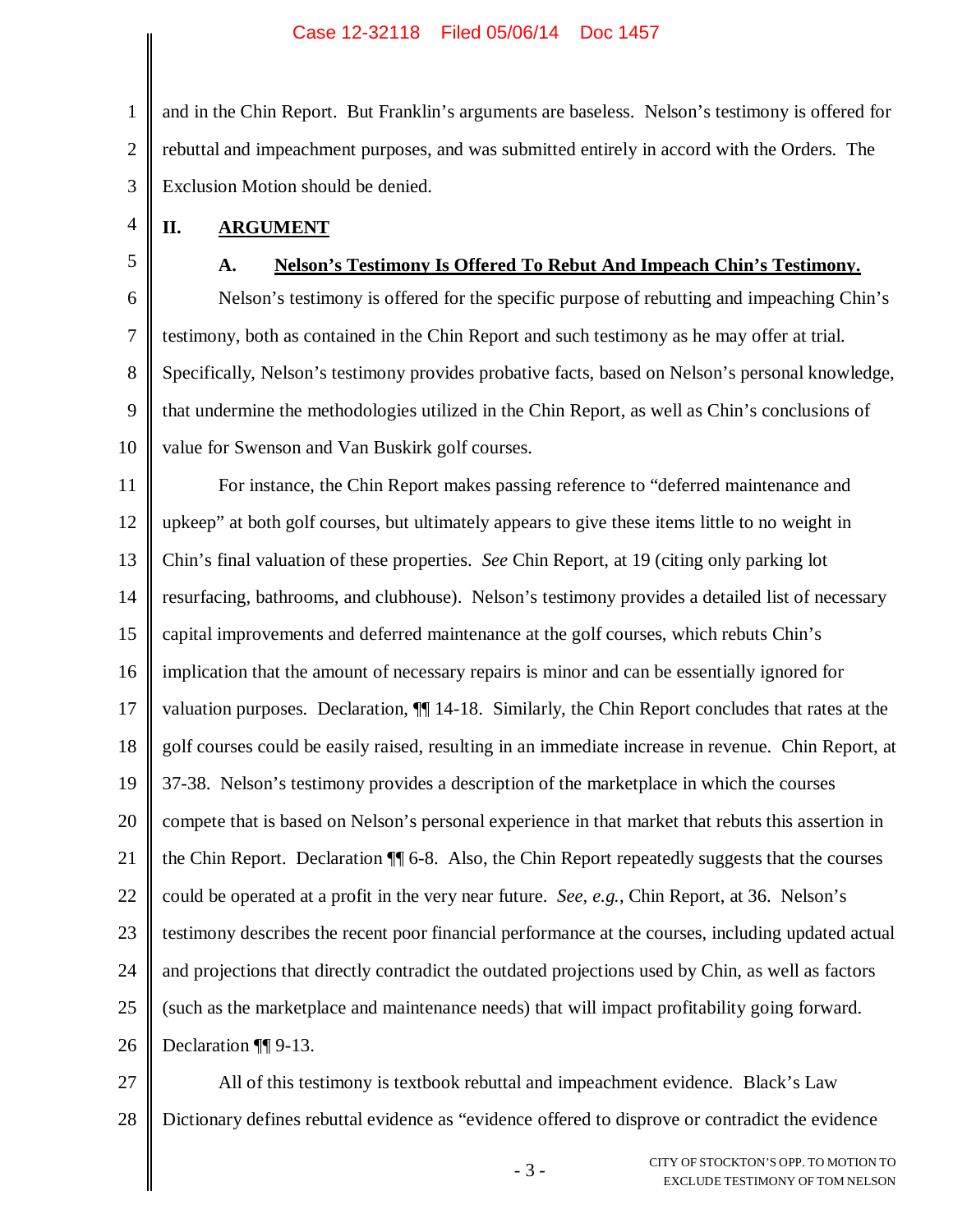1 2 3 4 presented by an opposing party," while impeachment evidence is "evidence used to undermine a witness's credibility."<sup>3</sup> This is exactly the purpose of the Declaration. Nelson's testimony directly impeaches Chin's credibility and rebuts his conclusions by presenting facts<sup>4</sup> that the Chin Report did not adequately consider.

5

## **B. Nelson's Testimony Is Not Only Timely, But Early.**

6 7 8 9 10 11 12 13 14 15 16 17 18 19 20 21 22 23 Because the Declaration is offered for the purpose of rebutting and impeaching Chin's testimony and the Chin Report, it is timely under the Orders. In fact, the City did not have to identify Nelson or submit Nelson's testimony *until trial*. Rebuttal and impeachment witnesses were expressly exempted from the disclosure requirements cited by Franklin. The Scheduling Order, agreed to by the parties and signed by the Court, states: "The requirement of advance identification of witnesses and production of exhibits *does not apply* to witnesses and exhibits presented for purposes of impeachment or rebuttal by any Party." Scheduling Order ¶ 42 (emphasis added). This exception is reflected throughout the Scheduling Order. Scheduling Order ¶ 36; Modifying Order ¶ 5 ("[E]ach Party intending to present evidence shall serve on each other Party a list of fact and expert witnesses (other than rebuttal and impeachment witnesses) whose testimony the Party may submit at the Trial or Hearing.").<sup>5</sup> Moreover, the Scheduling Order makes clear that rebuttal and impeachment evidence may also be presented by oral testimony at trial as well as by direct testimony declaration. Scheduling Order ¶ 35 ("[E]vidence at the Trial and Hearing may be submitted (a) in written form by declaration, consistent with the Alternate Direct Testimony procedure provided for in Local Rule 9017-1 . . ., [and/or] (b) in the form of oral testimony (for expert, *rebuttal* and *impeachment* witnesses) . . . .") (emphasis added). The Orders could not make it any clearer that rebuttal and impeachment witnesses and evidence were not required to be identified in advance of trial. Nevertheless, the City, as it has

24

 $3$  Black's Law Dictionary 637, 639 (9th ed. 2009).

<sup>25</sup> 26 <sup>4</sup> The vast majority of Nelson's testimony is purely factual. What little there is in the way of opinion qualifies as lay opinion testimony that is based on Nelson's first-hand knowledge and experience in managing Swenson and Van Buskirk golf courses. *See* Fed. R. Evid. 701 ("a lay opinion is one that is (a) rationally based on the witness's perceptions; (b) helpful to understanding the witness's testimony or to determining a fact in issue; and (c) not based

<sup>27</sup> on scientific, technical, or other specialized knowledge"). Such lay opinion testimony is also offered for rebuttal and impeachment purposes.

<sup>28</sup> <sup>5</sup> The same exception is made for exhibits to be used for impeachment or rebuttal. *See* Scheduling Order ¶ 37; Modifying Order ¶ 6.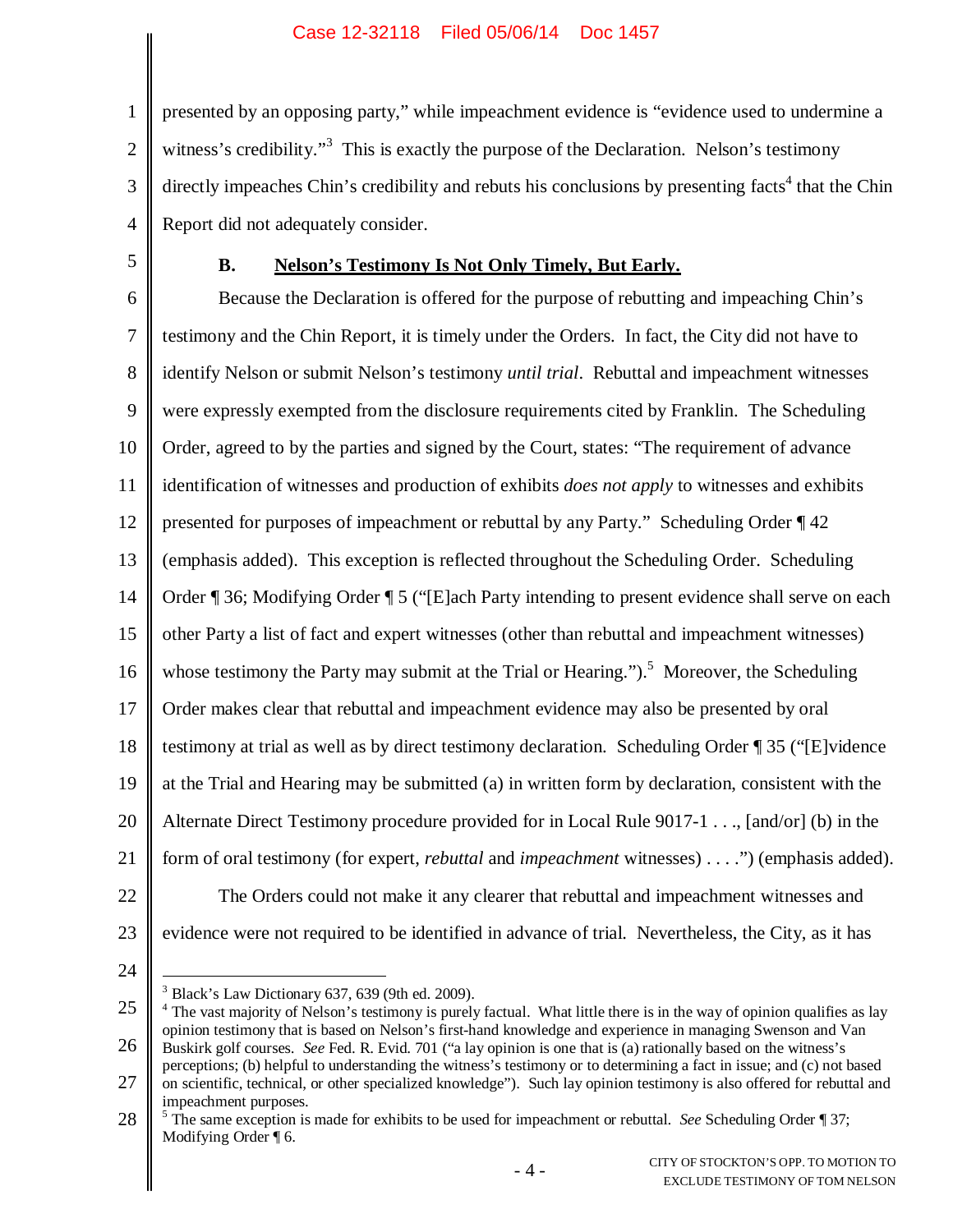#### Case 12-32118 Filed 05/06/14 Doc 1457

2 3 4 5 6 7 done throughout these proceedings, chose to be more open and forthcoming than it was required to be. Rather than spring "surprise" rebuttal and impeachment witnesses at the trial and Evidentiary Hearing – which it was entitled to do under the Orders – the City presented Nelson's testimony along with its other direct testimony declarations well ahead of time. Franklin's constant refrain that the City is "[lying] in wait" and "hid[ing] the ball" to prejudice Franklin is thus completely meritless.<sup>6</sup> Franklin continues to try to cast the City as insidious, when in fact the City has made great efforts to be as candid and transparent as possible.

8

1

### **C. The Testimony Of Other Witnesses Does Not Bar Nelson's Testimony.**

9 10 11 12 13 14 15 16 17 18 Franklin makes the strained argument that Nelson cannot offer rebuttal testimony about the golf courses because another witness, Susan Wren, an employee of the City, is also offering testimony about the golf courses. Exclusion Motion, at 7. This argument appears to be based on the completely unsupported notion that only one witness can speak to any particular topic. Unsurprisingly, Franklin fails to cite any legal source for this dubious principle. It borders on belaboring the obvious to point out that the testimony of multiple witnesses may overlap, and that there is no rule that prevents more than one witness from testifying on the same topic. Put simply, the fact that Susan Wren has submitted testimony relating to the golf courses in the City's case in chief has no impact whatsoever on Nelson's ability to offer testimony that rebuts and impeaches Chin.

19

# **D. Nelson Has Not Offered Expert Testimony.**

20 21 22 23 24 25 Franklin also repeatedly attempts to cast the Declaration as a rebuttal expert report, or as inextricably tied to the rebuttal expert report of Ray Smith, in an attempt to apply deadlines for expert witnesses to Nelson. *See, e.g.*, Exclusion Motion, at 4 (claiming that because Ray Smith, a City rebuttal expert, references Nelson's testimony, such testimony is "a part of Mr. Smith's report."). Neither portrayal is accurate. The fact that an expert incorporates the testimony of a fact witness does not make the underlying factual testimony an expert opinion. Nor does the fact

26

27 <sup>6</sup> In fact, Franklin made clear that it was aware that expert, rebuttal, and impeachment witnesses could offer live testimony at trial when it stated in its Supplemental Objection that the opinion of its expert, Moore, "will be developed fully at the confirmation hearing." Supplemental Objection Of Franklin High Yield Tax-Free Income

28 Fund And Franklin California High Yield Municipal Fund To Confirmation Of First Amended Plan Of Adjustment Of Debts Of City Of Stockton, California (November 15, 2013), at 13 n. 30.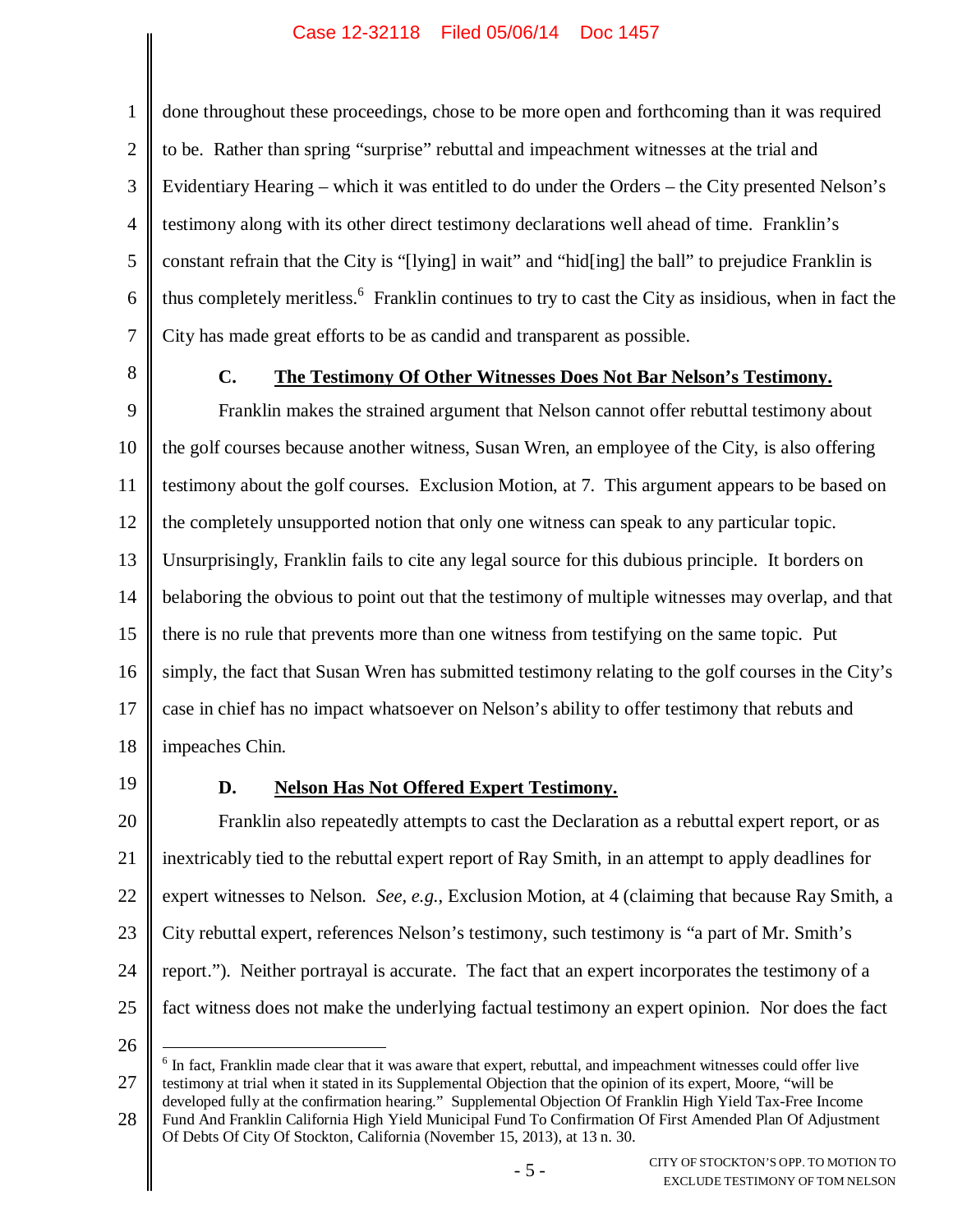1 2 3 that Chin himself is an expert render factual testimony that contradicts his conclusions "expert" in nature.<sup>7</sup> Nelson's testimony stands on its own, is based on his personal knowledge from managing the golf courses, and does not require any specialized or technical knowledge.

4

## **E. There Is No Improper Prejudice To Franklin.**

5 6 7 8 9 10 11 12 13 14 15 16 17 18 19 20 21 Franklin asserts that allowing Nelson to testify to the financial performance of the golf courses, as well as to the capital improvements and deferred maintenance needed at the properties, will somehow "prejudice" Franklin. This is plainly not the case. First, as the City has not only complied with, but exceeded its obligations under the Orders, Franklin is actually better off than it would otherwise be. Second, and even more telling, Franklin's claim of prejudice completely ignores that all of the information contained in Nelson's declaration was readily available to Franklin. For one, Nelson's role at the courses was no secret. Franklin subpoenaed documents relating to the golf courses from KemperSports, Inc., the management company that employs Nelson, but opted not to speak with Nelson himself. If Franklin had wished to depose Nelson, who manages the golf courses, about any aspect of the courses, it had every opportunity to do so. Meanwhile, Chin, who purports to be an expert in golf course valuation, chose not to speak with anyone at the golf courses he was appraising. Thus, despite the fact that the Chin Report references the financial performance of the courses and the deferred maintenance required at those properties, neither Chin nor Franklin made any attempt to interview the person most familiar with the present state of the golf courses about these issues. Franklin's claim of prejudice is thus not a result of any violation of the Orders by the City, but rather of Franklin's own litigation decisions.

- 22  $/ /$
- 23 / / /
- 24  $111$
- 25

<sup>26</sup> 27 7 Fact witness testimony may be used to rebut expert testimony. *United States v. Shackelford*, 494 F.2d 67, 68, 75 (9th Cir. 1974) (holding that the government could rely entirely on lay witnesses with percipient knowledge to rebut the defendant's expert); *United States v. Bennett*, 908 F.2d 189, 195 (7th Cir. 1990) (government was not required to rebut expert testimony with its own expert because "it may accomplish the same result by presenting lay witnesses

<sup>28</sup> and other evidence and by undermining the defense expert's credibility through cross-examination."); *United States v. Mota*, 598 F.2d 995, 999 (5th Cir. 1979) (jury may find expert testimony "adequately rebutted by the observations of mere laymen").